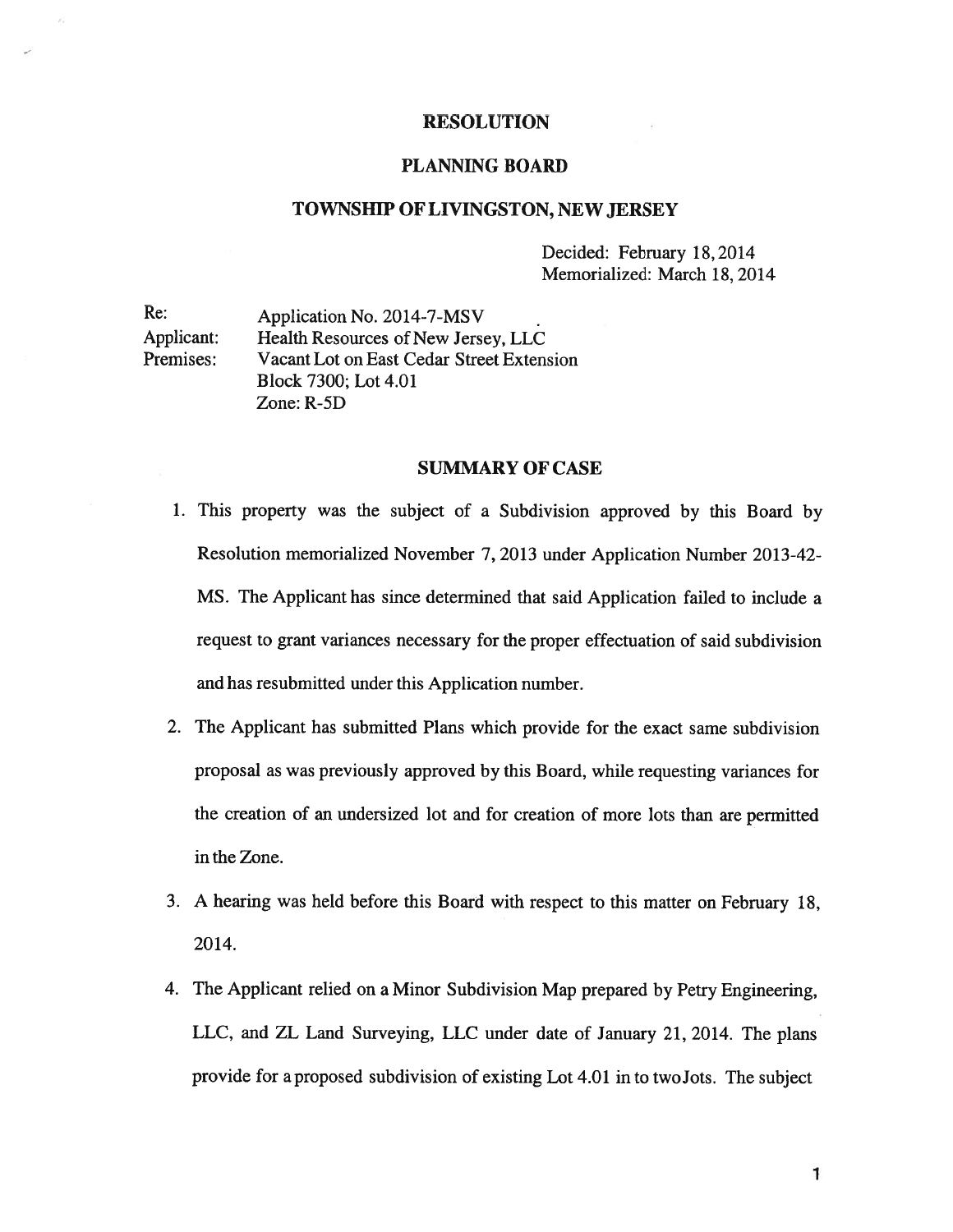property, presently consists of 5.5 acres and Township Ordinance 1 70-103E establishes <sup>a</sup> minimum lot size of 4 acres. The proposed subdivision would provide for one conforming lot of 4.6331 acres total area and one non-conforming lot which would measure 0.8673 acres in size.

- 5. The Applicant was represented by Barry Evenchick, Esq., of Walder, Hayden & Brogan, P.A. All taxes have been paid on the subject property and the Applicant has provided proof of notice by publication and service on all property owners within 200 feet of the premises.
- 6. No Members of the public appeared either in opposition to or in suppor<sup>t</sup> of the Application.

## FINDINGS OF FACT

1. The Applicant requested two variances which were:

A: <sup>A</sup> variance from the provisions of Township Code 170-103E which limits any property within the R-5D Zone to <sup>a</sup> maximum of two lots. The premises have previously been subdivided so that the proposed subdivision would create <sup>a</sup> third lot in the Zone, thereby violating the terms of the Ordinance.

B: The minimum lot size established by Township Code 170-103G(1) is 4 acres. The subdivision would create two lots which are: Lot 4.01 measuring <sup>a</sup> total of 4.6331 acres (201,817 square feet  $+/-$ ), and Lot 4.03 which would measure 0.8673 acres  $(37,777)$  square feet  $+/-$ ).

2. The Applicant presented the testimony of Peter Steck, admitted as an exper<sup>t</sup> in planning. He presented testimony and documentary evidence establishing that the subdivision of the subject property would be consistent with the provisions of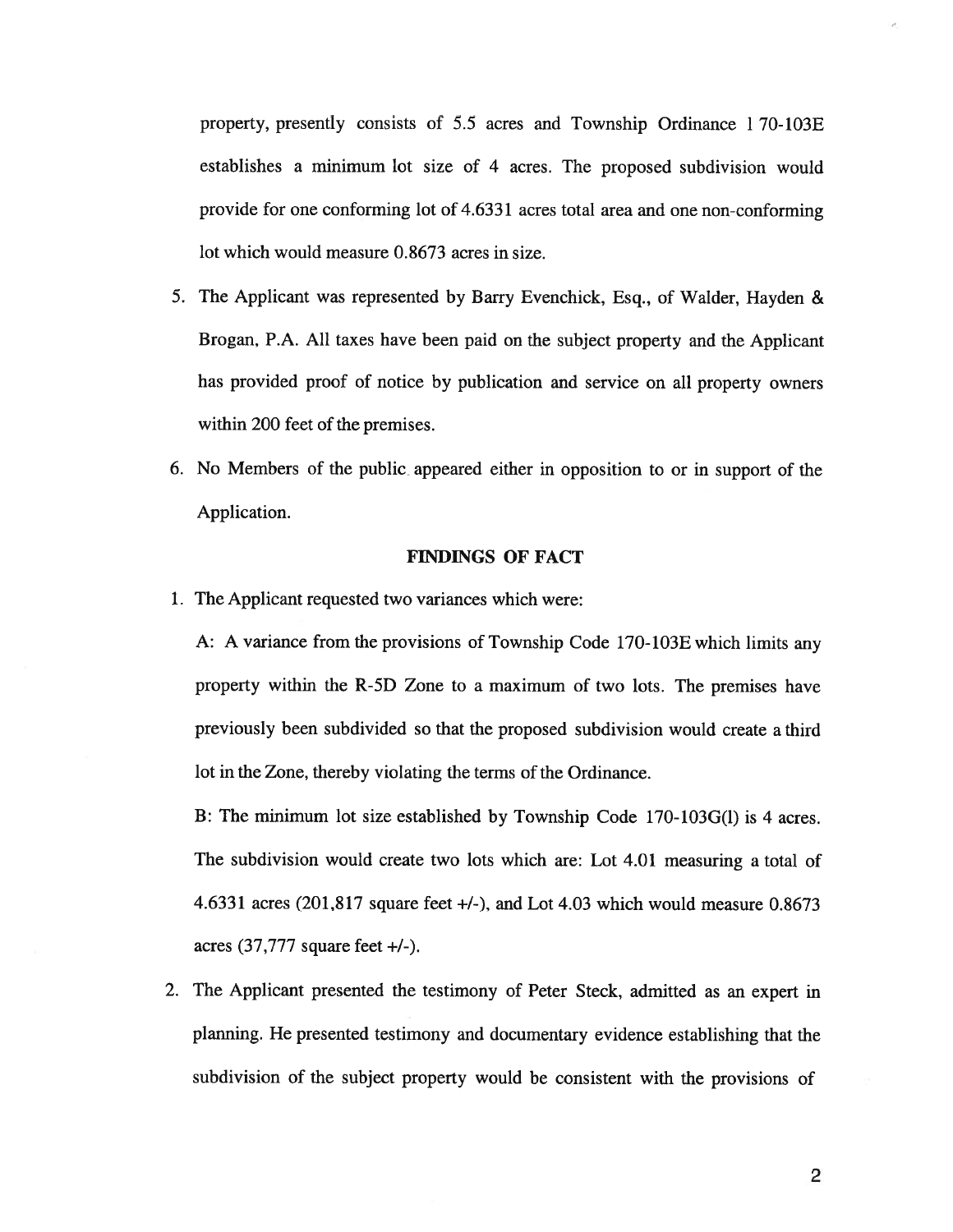N.J.S.40:55D-70(c)l in that approval of the subdivision would allow the entire tract to be more easily developed and would serve the purposes of the Master Plan and Zoning Ordinance. He testified that the proposed subdivided tract has <sup>a</sup> very narrow width at its lowest elevation and that the remainder of the lot has <sup>a</sup> much lower elevation than the remainder of the tract which makes development difficult to the entire unified tract. The subdivided tract is to be acquired by the adjoining property owner and Applicant, which will be incorporated into its existing operation. Mr. Steck testified that the benefits to result from <sup>a</sup> gran<sup>t</sup> of the variances requested would outweigh any detriment. There would be no substantial detriment to the public good. Mr. Steck further noted that the gran<sup>t</sup> of the Application contemplates the Township Council effectuating <sup>a</sup> change in zoning so that the new Lot 4.03 would be re-zoned to be adjacent HH Zone on which St. Barnabas Hospital is located. The new Lot 4.03 would be incorporated into the development of <sup>a</sup> subcare facility or similar use.

3. The Applicant acknowledged that it is not requesting nor is it receiving any approval by the Board as to the use of new Lot 4.03 and that any future use or development of said lot would be in accordance with presen<sup>t</sup> and future zoning regulations.

## CONCLUSIONS OF THE BOARD

1. The Board concludes that the Application meets the requirements for <sup>a</sup> minor subdivision and same is hereby approved, subject to the variances as set forth hereafter.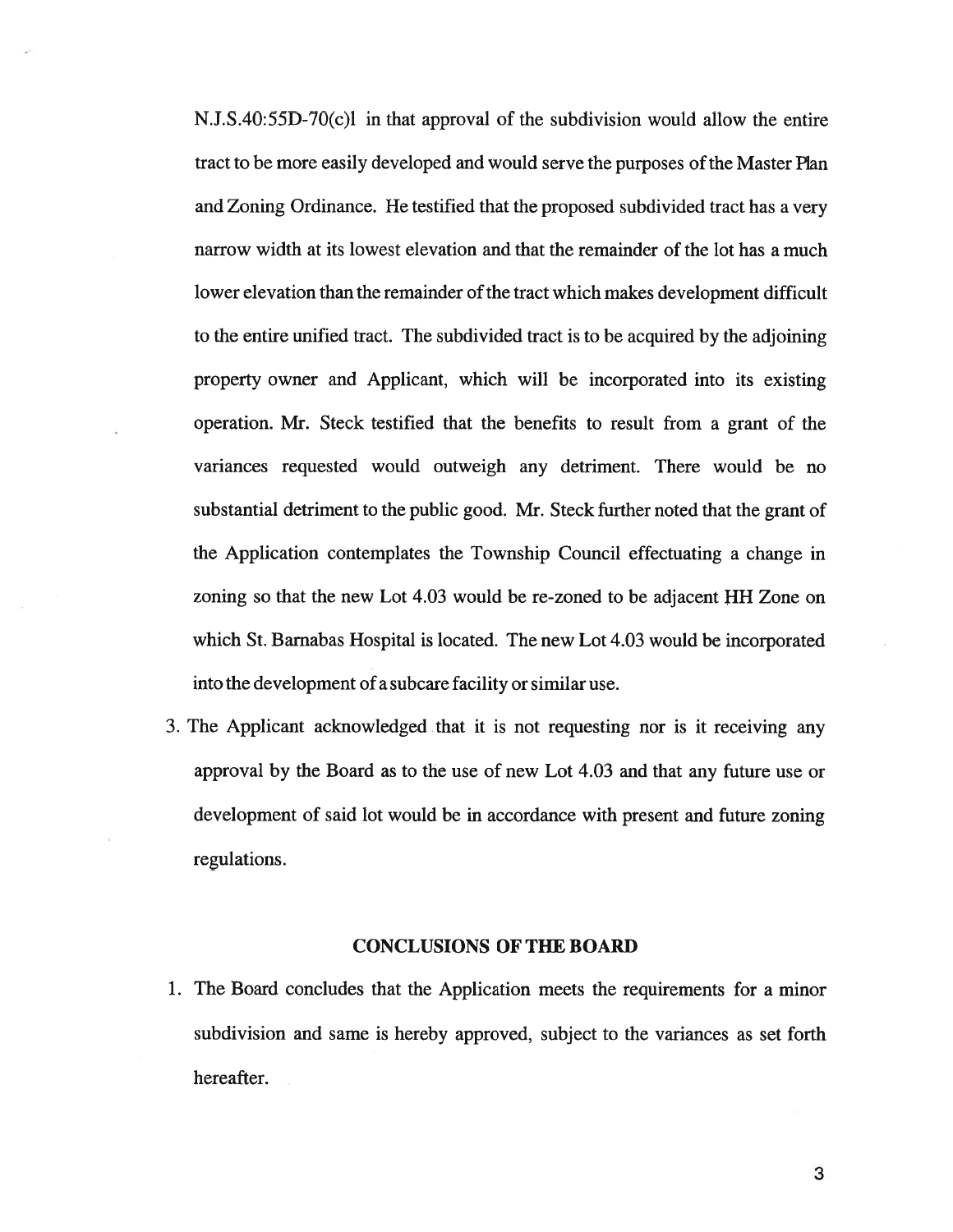- 2. The Board grants the following variances:
	- A. A variance from the provisions of Township Ordinance 170-103E permitting <sup>a</sup> subdivision to create <sup>a</sup> third lot in the R-5D Zone.
	- B. A variance fromthe minimum lot size established by Township Ordinance 170-103G(l), requiring <sup>a</sup> 4 acre minimum lot size, whereas 0.8673+! acres is proposed for new Lot 4.03, so that the Board approves <sup>a</sup> variance of 3.1327+/- acres.

The Board finds that the reasons set forth on the record by Peter Steck, the <sup>p</sup>lanner presented by the Applicant, establishes that the gran<sup>t</sup> of the variances is consistent with the requirements of N.J.S.40:55D-70(c)1. The Board finds that the benefits to be derived from approving the variances will outweigh any detriment, will not have any substantial negative impact on the Zone Plan or Zoning Ordinance, and there will be no substantial detriment to the public good.

- 3.• This approva<sup>l</sup> is for the subdivision only and no approva<sup>l</sup> is <sup>g</sup>iven as to any proposed use ofthe property. This approva<sup>l</sup> shall not be construed to approve the use or any development of the newly created Lot 4.03 or its merger with any adjoining lot.
- 4. The prior Resolution of the Board memorialized on November 7, 2013 involving this property under Application Number 2013-42-MS is hereby vacated and is of no further force and effect.
- 5. The approval contained in this Resolution shall not be effective until <sup>a</sup> minor subdivision map or minor subdivision plat, consistent with this Resolution, has